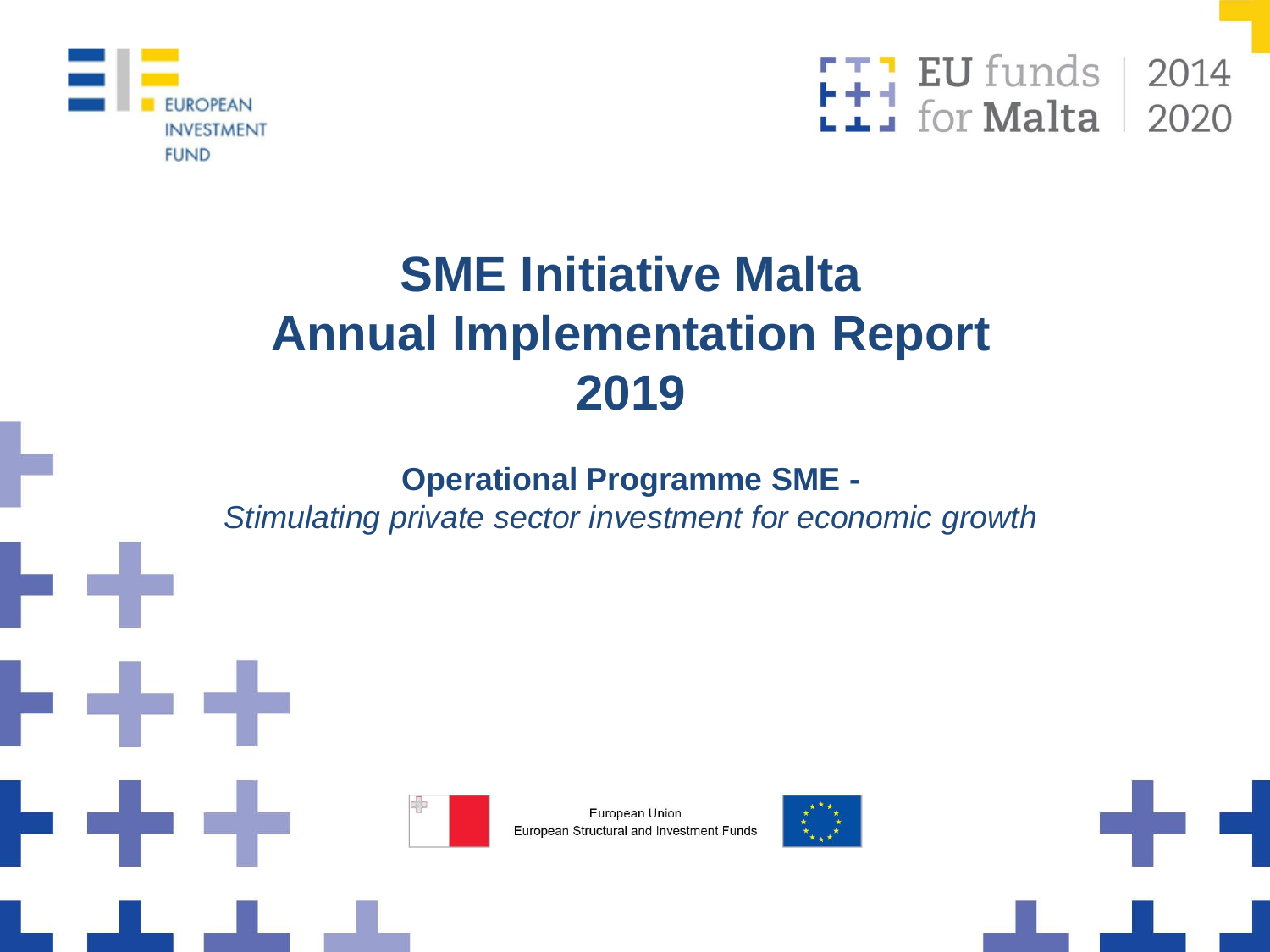## **Overview**

 $F + 1$  EU funds 2014

- The SME Initiative aims at improving competitiveness of SMEs by facilitating SMEs access to finance.
- It provides an uncapped guarantee for a portfolio of new loans to SMEs.
- The implementation period has now been extended until 31st December 2023.
- **€22M** in ERDF funds have been allocated to this instrument to create a Maximum Portfolio Volume (MPV) of loans amounting to **€89M**.
- The instrument will achieve a leverage of 4x of ERDF resources committed to the instrument.

By way of an update, as at **February 2020**, **€68.7M** (out of **€89M** target) have been committed to **700 SMEs** (out of **845 SMEs** target); which means an absorption rate of **circa 80%-85%.**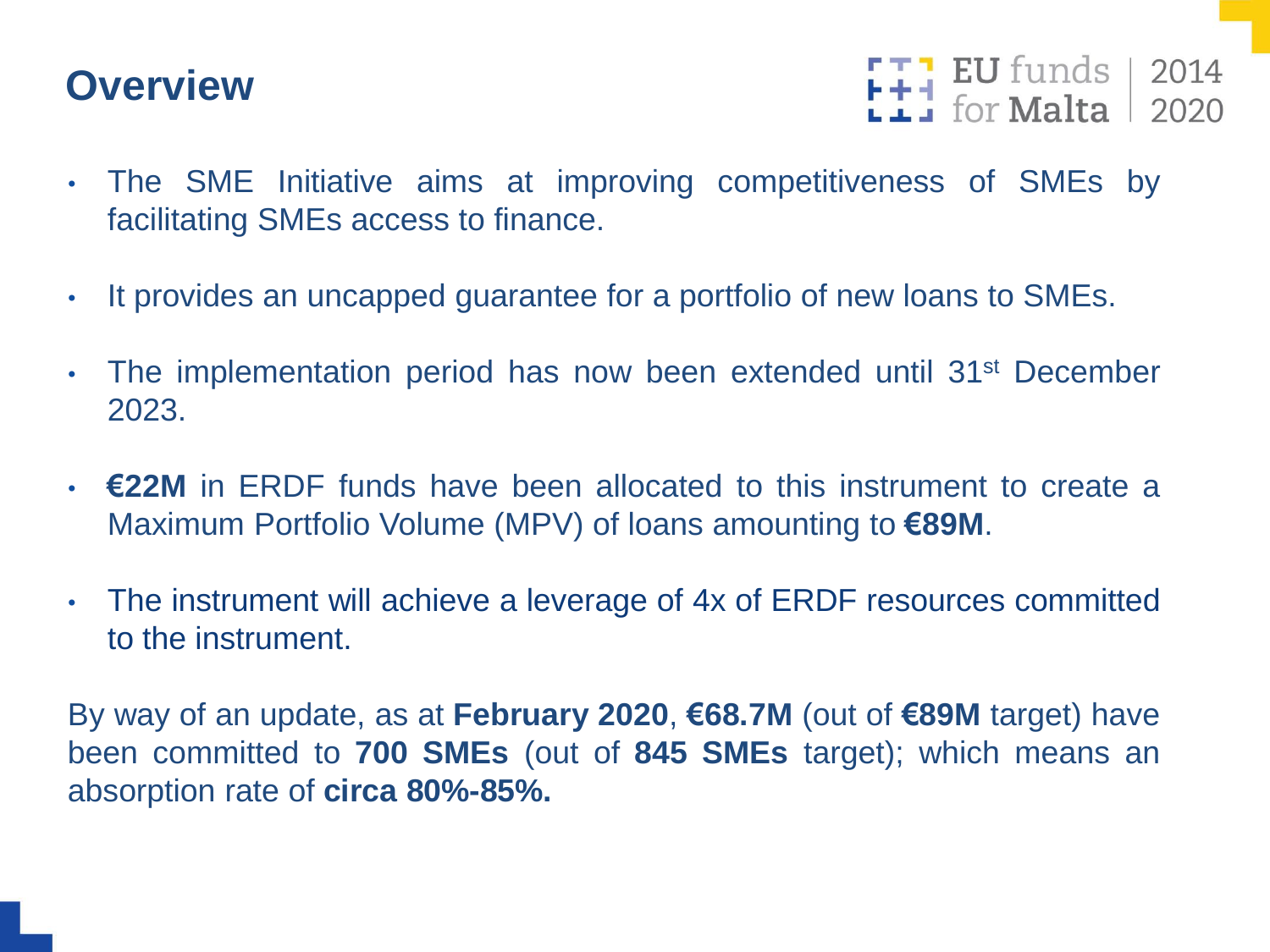

#### **Loans committed and disbursed (millions)**

#### **EU** funds Ħ for **Malta**

#### **Number of transactions and final recipients**

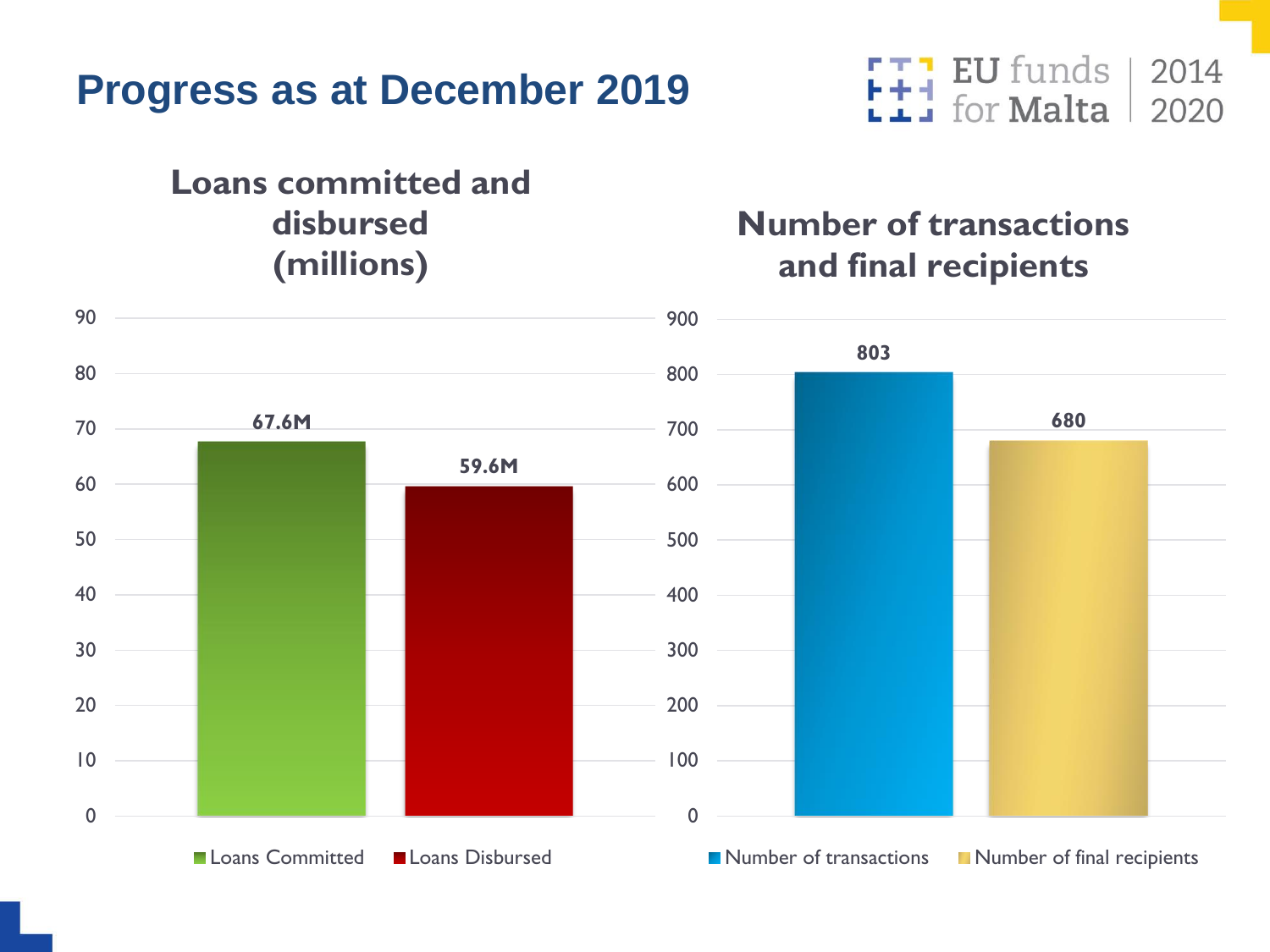#### **Build up of Portfolio – EU** funds for **Malta Loans Committed and Disbursed**



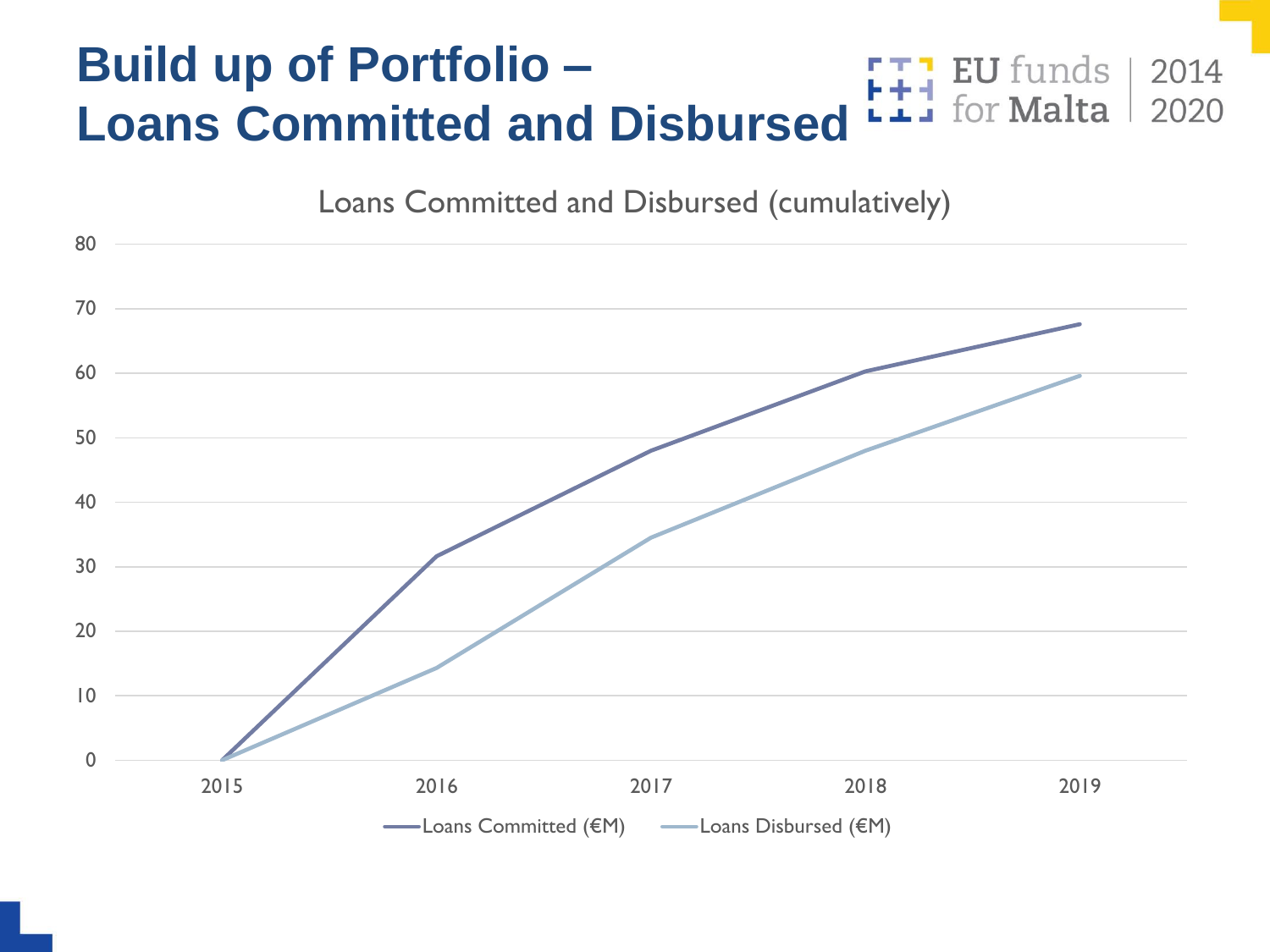## **Profile of final recipients**



#### **Diversification by Sector**

- **63 sectors** received financing (NACE code level 2)
- **5 sectors account for approx. 61%** of SMEs receiving financing

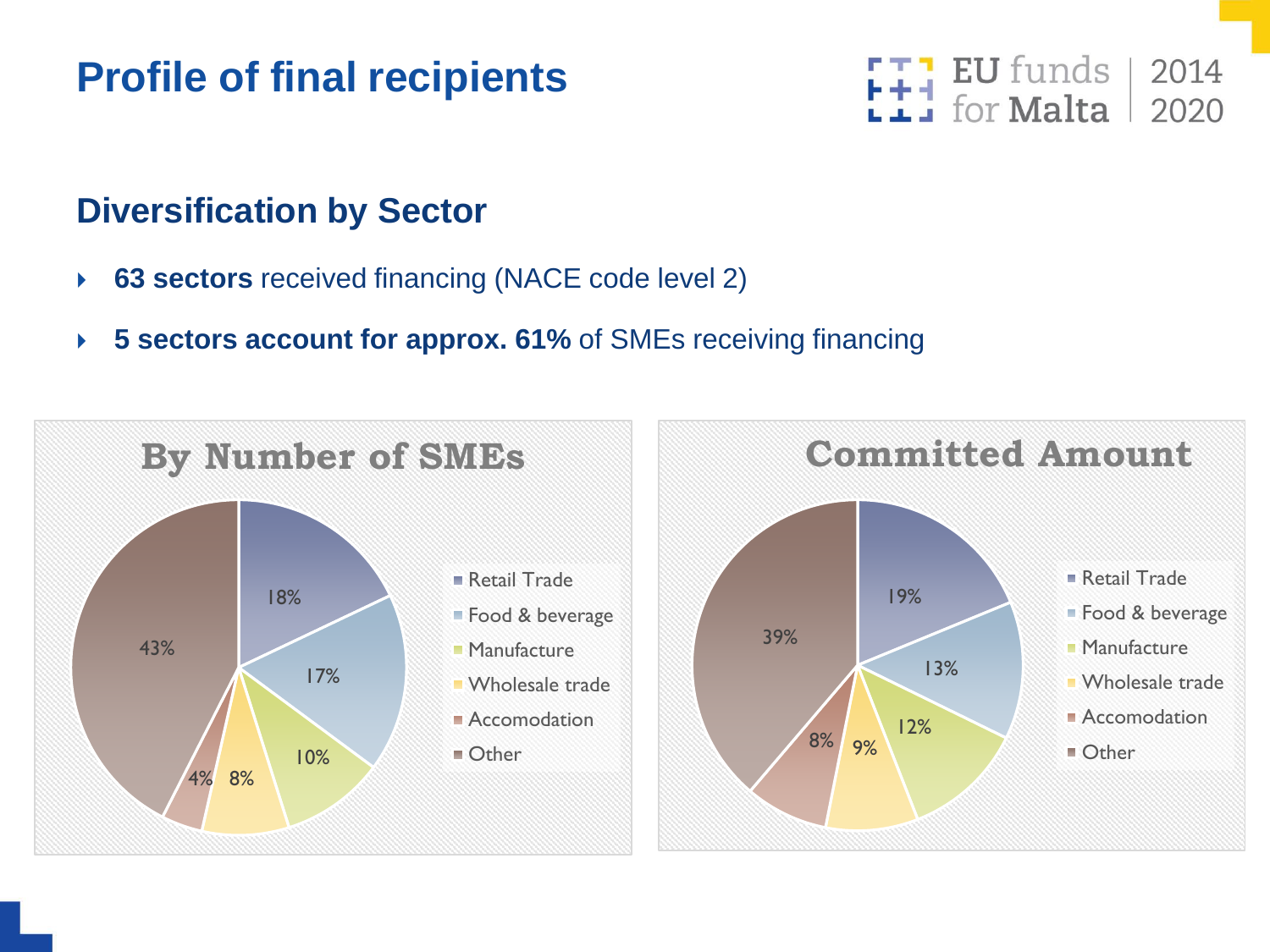# **Assistance by Territory (as at September 2019)**

EU funds |  $\begin{array}{c} \textbf{I} \textbf{I} \textbf{I} \textbf{I} \textbf{I} \textbf{I} \textbf{I} \textbf{I} \textbf{I} \textbf{I} \textbf{I} \textbf{I} \textbf{I} \textbf{I} \textbf{I} \textbf{I} \textbf{I} \textbf{I} \textbf{I} \textbf{I} \textbf{I} \textbf{I} \textbf{I} \textbf{I} \textbf{I} \textbf{I} \textbf{I} \textbf{I} \textbf{I} \textbf{I} \textbf{I} \textbf{I} \textbf{I} \textbf{I} \textbf{I} \textbf$ 2014 2020



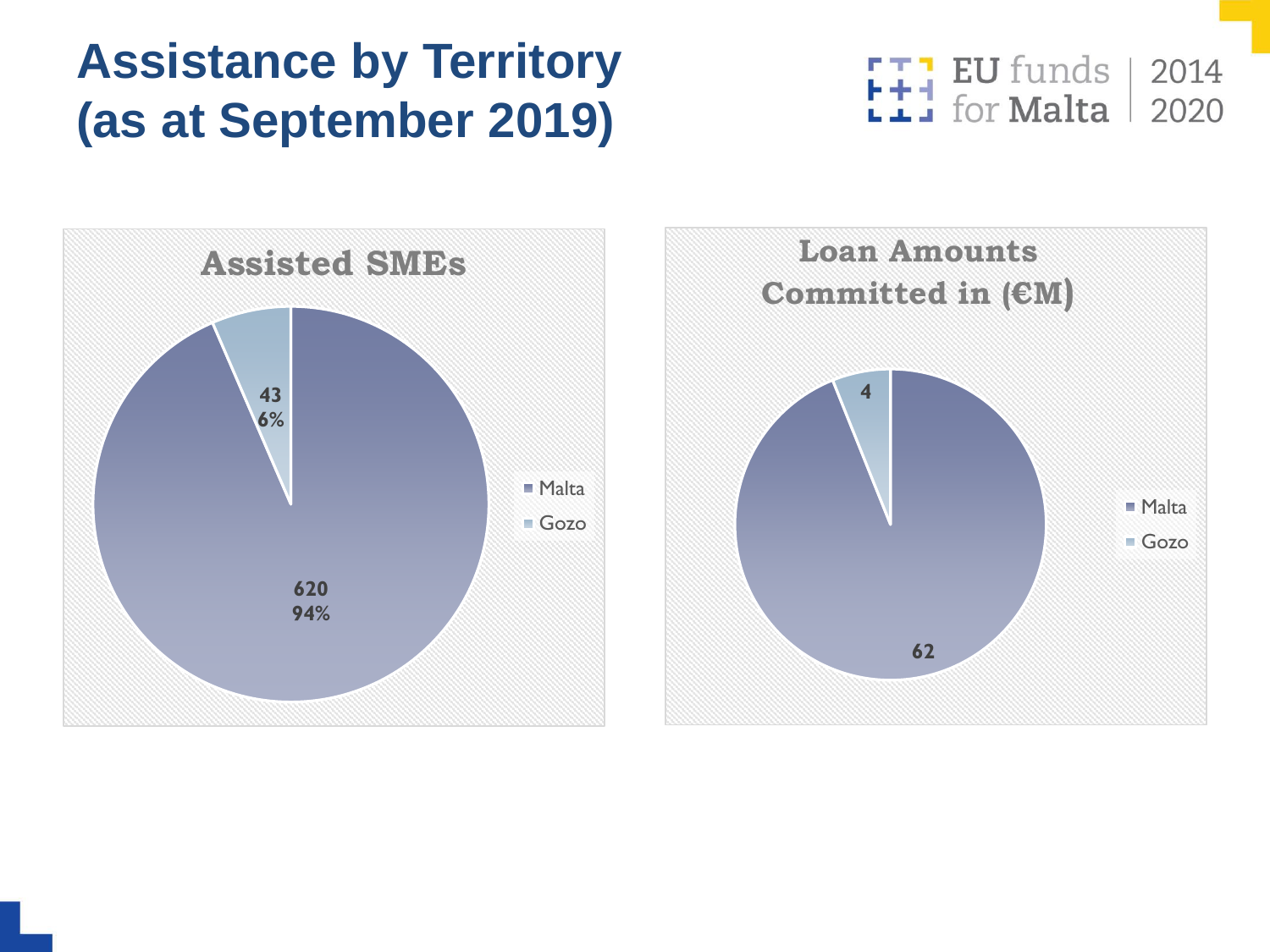### **Loan Purpose**

EU funds 2014 for **Malta** 2020



■ Working capital **Tangible investment** Intangible investment **Business Transfer**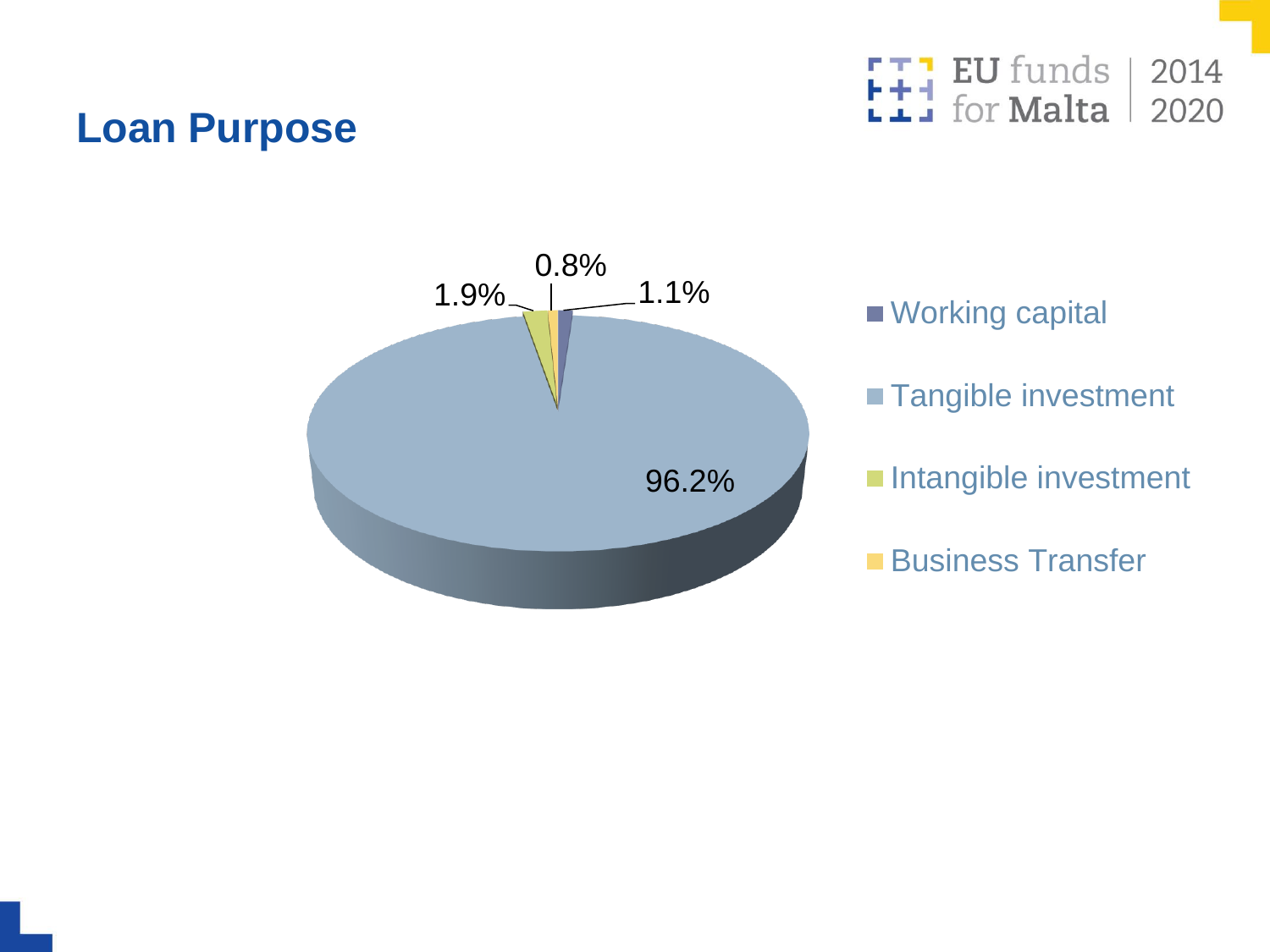# **Conclusion**

**FU** funds<br>For **Malta** 2014

- The SMEi Malta continues to perform well, showing that SMEs in Malta are open to the flexibility of Financial Instruments.
	- ▶ Banks expect to increase commitment in 2020
	- A slight slowdown registered during the last quarter of 2019 but this is seen as a seasonal effect (due to change of management / adjustment of systems and organization)

 Financial Intermediaries see a certain demand for SME loans for next years and a gap between start of InvestEU and end of 2020 programing period should be covered to ensure continuity of SME financing.